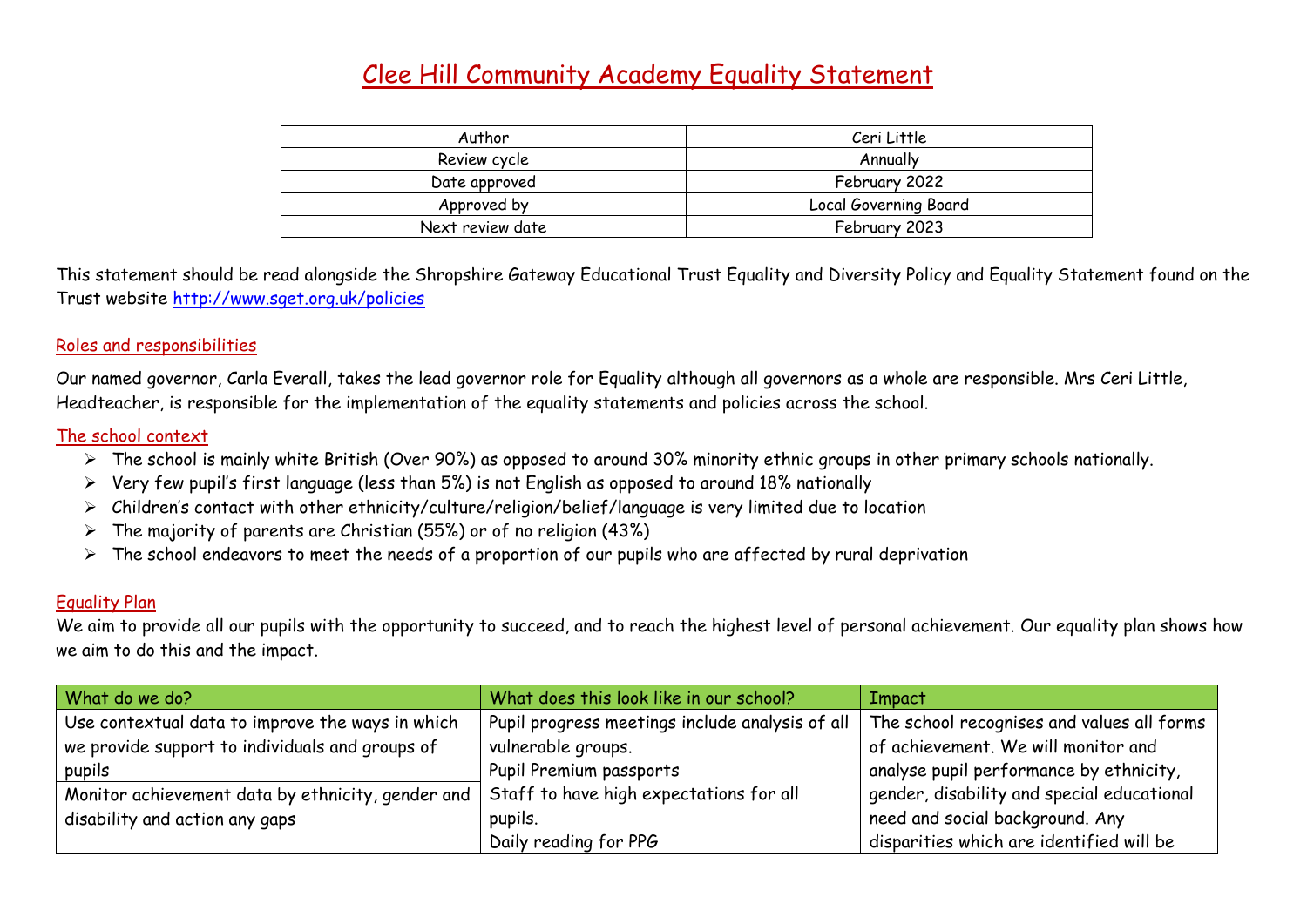| Take account of the achievement of all pupils when<br>planning for future learning and setting challenging<br>targets;                                                                                                                                    |                                                                                                                                                                                                                                                                                                                                                                                                                                                       | addressed through targeted curriculum<br>planning, teaching and support.                                                                                                                                                                         |
|-----------------------------------------------------------------------------------------------------------------------------------------------------------------------------------------------------------------------------------------------------------|-------------------------------------------------------------------------------------------------------------------------------------------------------------------------------------------------------------------------------------------------------------------------------------------------------------------------------------------------------------------------------------------------------------------------------------------------------|--------------------------------------------------------------------------------------------------------------------------------------------------------------------------------------------------------------------------------------------------|
| Ensure equality of access for all pupils and prepare<br>them for life in a diverse society<br>Use materials that reflect the diversity of the<br>school, population and local community in terms of<br>race, gender and disability, without stereotyping; | To promote gender equality in relation to<br>stereotypes e.g. career choice, roles for men<br>and women, sport etc. Activities include:<br>challenging stereotypes in assemblies and as<br>part of the curriculum; books and images<br>that present gender equality; subject leaders<br>aware of diversity opportunities; PSHE<br>activities.                                                                                                         | All staff ensure the classroom is an<br>inclusive environment in which pupils feel<br>all contributions are valued. Positive steps<br>are taken to include pupils who may<br>otherwise be marginalized.                                          |
| Promote attitudes and values that will challenge<br>racist and other discriminatory behaviour or<br>prejudice;                                                                                                                                            | Additional transition arrangements for SEN<br>(Reception and Y6); promoting peer<br>involvement for those with specific learning<br>needs (especially interaction and play on the<br>playground e.g. football); assembly themes<br>links to core values; PSHE activities; items in<br>school news, curriculum opportunities (ie<br>WW2)<br>Link visits - Singers Hill Synagogue, Muslim<br>experience, Shri Venkateswara Mandir, St<br>Peter's Church | Each area of the curriculum is planned to<br>incorporate the principles of equality and<br>to promote positive attitudes to diversity.<br>All subjects contribute to the spiritual,<br>moral, social, and cultural development of<br>all pupils. |
| Provide opportunities for pupils to appreciate their<br>own culture and celebrate the diversity of other<br>cultures;                                                                                                                                     | Liaising/supporting with elderly and disabled<br>in community; open the book, visiting and<br>having visits/contact with other<br>cultures/religions etc.                                                                                                                                                                                                                                                                                             |                                                                                                                                                                                                                                                  |
| Seek to involve all parents in supporting their<br>child's education;                                                                                                                                                                                     | Liaison with parents; regular parent<br>workshops; follow up meetings by the<br>headteacher; involvement in school life.<br>Family learning Workshops & training<br>opportunities                                                                                                                                                                                                                                                                     | We monitor parental involvement and have<br>strategies to raise participation of<br>underrepresented groups of parents and<br>sections of the community. Information<br>and meetings for parents are made<br>accessible for all.                 |